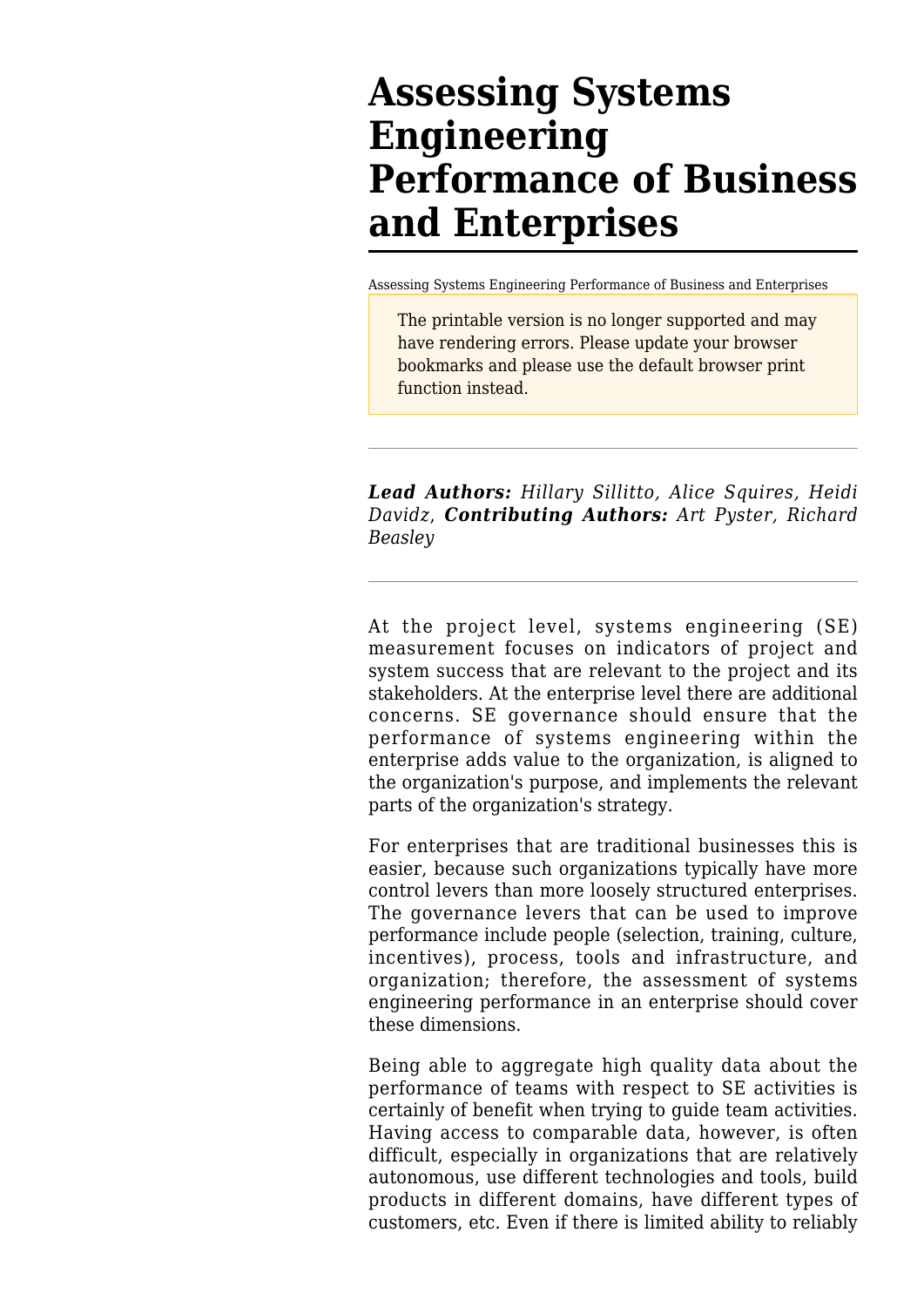collect and aggregate data across teams, having a policy that consciously decides how the enterprise will address data collection and analysis is valuable.

 $\Box$ 

# **Contents**

[Performance Assessment Measures](#page--1-0) [How Measures Fit in the Governance Process and](#page--1-0) [Improvement Cycle](#page--1-0) [Discussion of Performance Assessment Measures](#page--1-0) [Assessing SE Internal Process \(Quality and](#Assessing_SE_Internal_Process_.28Quality_and_Efficiency.29) [Efficiency\)](#Assessing_SE_Internal_Process_.28Quality_and_Efficiency.29) [Assessing Ability to Mobilize for a New Project or](#page--1-0) [New Project Phase](#page--1-0) [Project SE Outputs \(Cost, Schedule, Quality\)](#Project_SE_Outputs_.28Cost.2C_Schedule.2C_Quality.29) [SE Added Value to Project](#page--1-0) [System Added Value to End Users](#page--1-0) [SE Added Value to Organization](#page--1-0) [Organization's SE Capability Development](#Organization.27s_SE_Capability_Development) [Individuals' SE Competence Development](#Individuals.27_SE_Competence_Development) [Resource Utilization, Current and Forecast](#Resource_Utilization.2C_Current_and_Forecast) [Deployment and Consistent Usage of Tools and](#page--1-0) [Methods](#page--1-0) [Practical Considerations](#page--1-0) [References](#page--1-0) [Works Cited](#page--1-0) [Primary References](#page--1-0) [Additional References](#page--1-0)

## **Performance Assessment Measures**

Typical measures for assessing SE performance of an enterprise include the following:

- **Effectiveness of SE process**
- Ability to mobilize the right resources at the right time for a new project or new project phase
- Quality of SE process outputs
- Timeliness of SE process outputs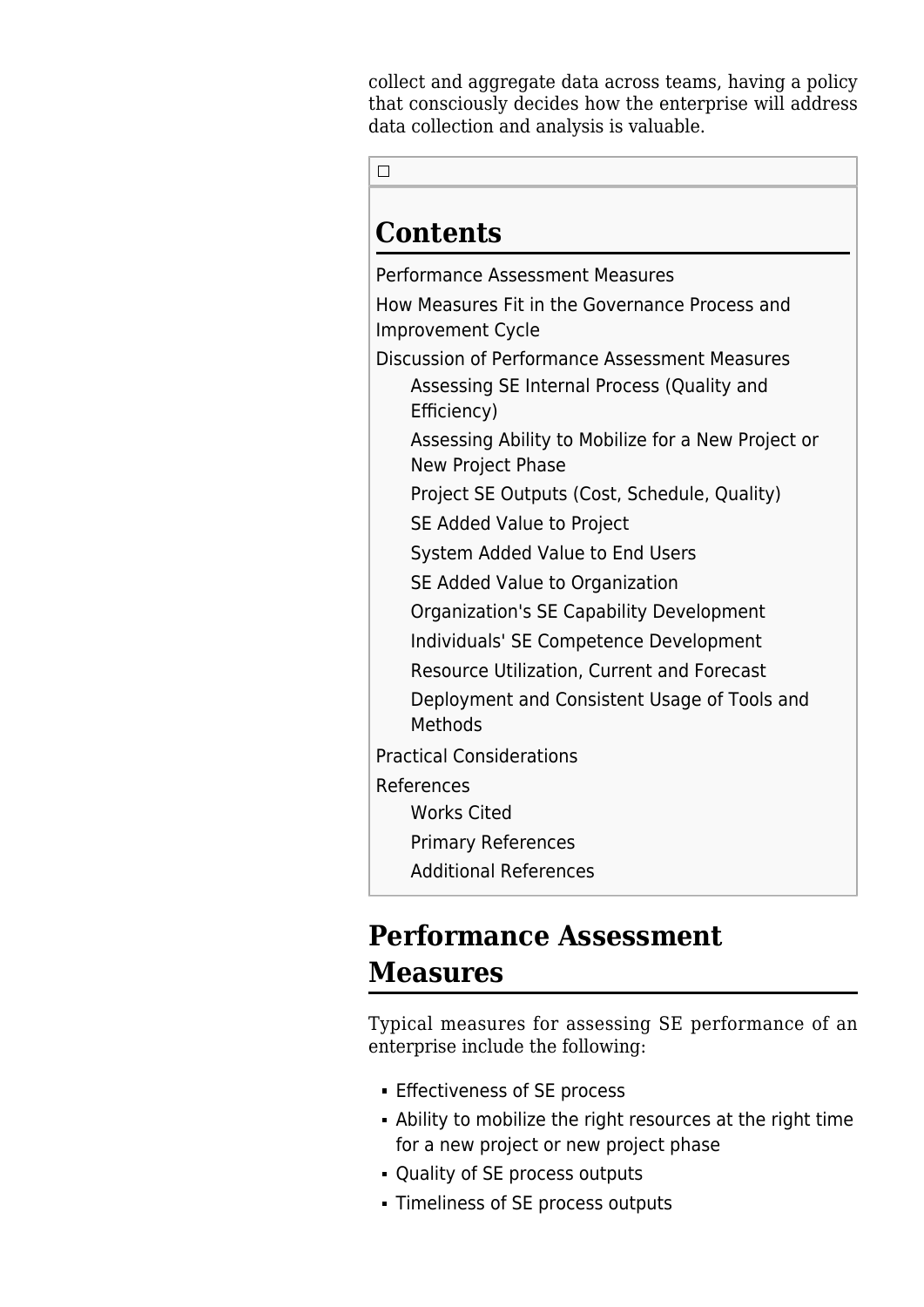- SE added value to project
- System added value to end users
- SE added value to organization
- Organization's SE capability development
- Individuals' SE competence development
- Resource utilization, current and forecast
- Productivity of systems engineers
- Deployment and consistent usage of tools and methods

# **How Measures Fit in the Governance Process and Improvement Cycle**

Since collecting data and analyzing it takes effort that is often significant, measurement is best done when its purpose is clear and is part of an overall strategy. The "goal, question, metric" paradigm (Basili 1992) should be applied, in which measurement data is collected to answer specific questions, the answer to which helps achieve a goal, such as decreasing the cost of creating a system architecture or increasing the value of a system to a particular stakeholder. Figure 1 shows one way in which appropriate measures inform enterprise level governance and drive an improvement cycle such as the Six Sigma DMAIC (Define, Measure, Analyze, Improve, Control) model.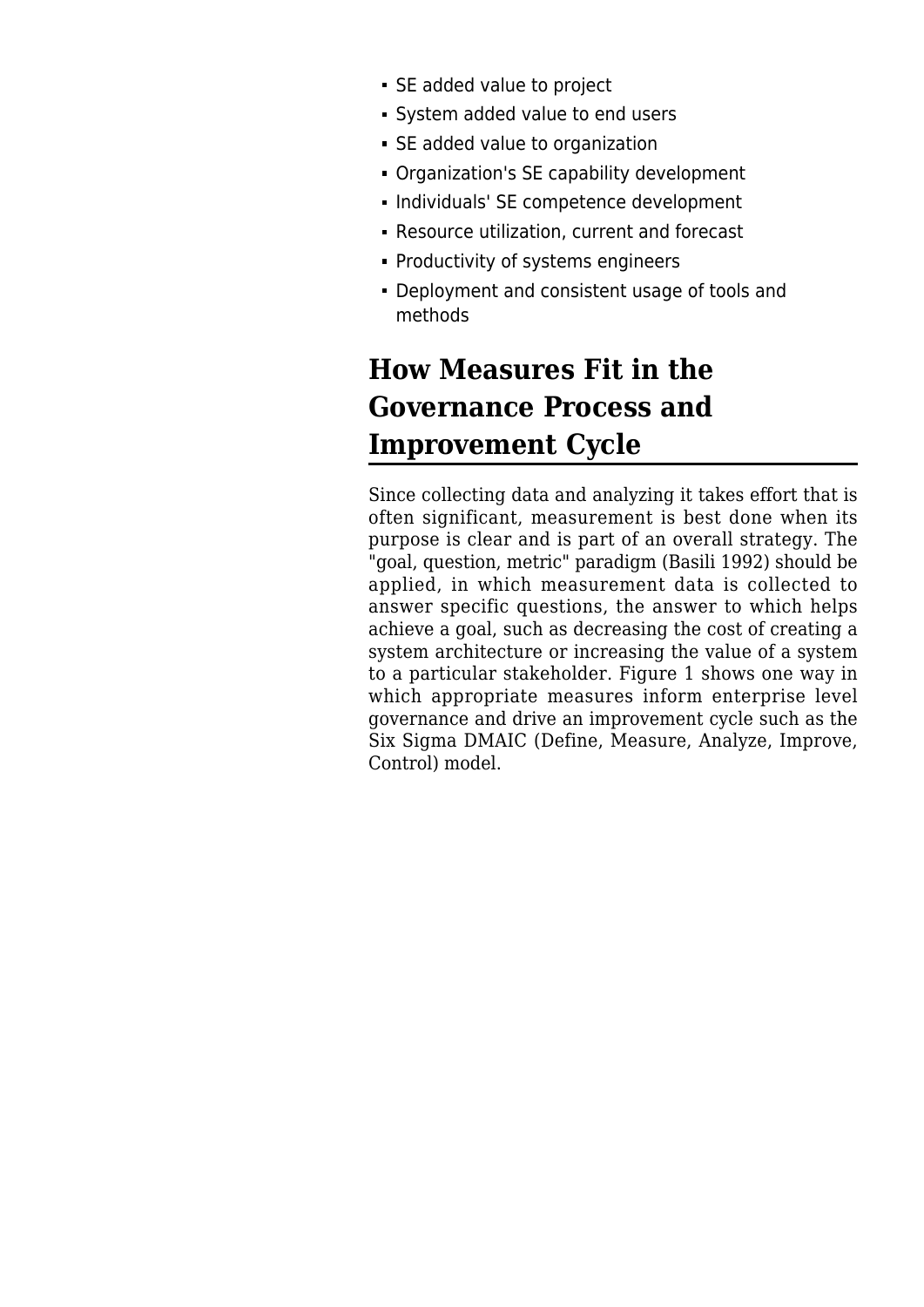Assessing Systems Engineering Performance in business or enterprise: part of closed loop governance.



**Figure 1. Assessing Systems Engineering Performance in Business or Enterprise: Part of Closed Loop Governance.** (SEBoK Original)

# **Discussion of Performance Assessment Measures**

### **Assessing SE Internal Process (Quality and Efficiency)**

A process is a *"set of interrelated or interacting activities which transforms inputs into outputs."* The SEI CMMI Capability Maturity Model (SEI 2010) provides a structured way for businesses and enterprises to assess their SE processes. In the CMMI, a process area is a cluster of related practices in an area that, when implemented collectively, satisfies a set of goals considered important for making improvement in that area. There are CMMI models for acquisition, for development, and for services (SEI 2010, 11). CMMI defines how to assess individual process areas against Capability Levels on a scale from 0 to 3, and overall organizational maturity on a scale from 1 to 5.

### **Assessing Ability to Mobilize for a New Project or New Project Phase**

Successful and timely project initiation and execution depends on having the right people available at the right time. If key resources are deployed elsewhere, they cannot be applied to new projects at the early stages when these resources make the most difference.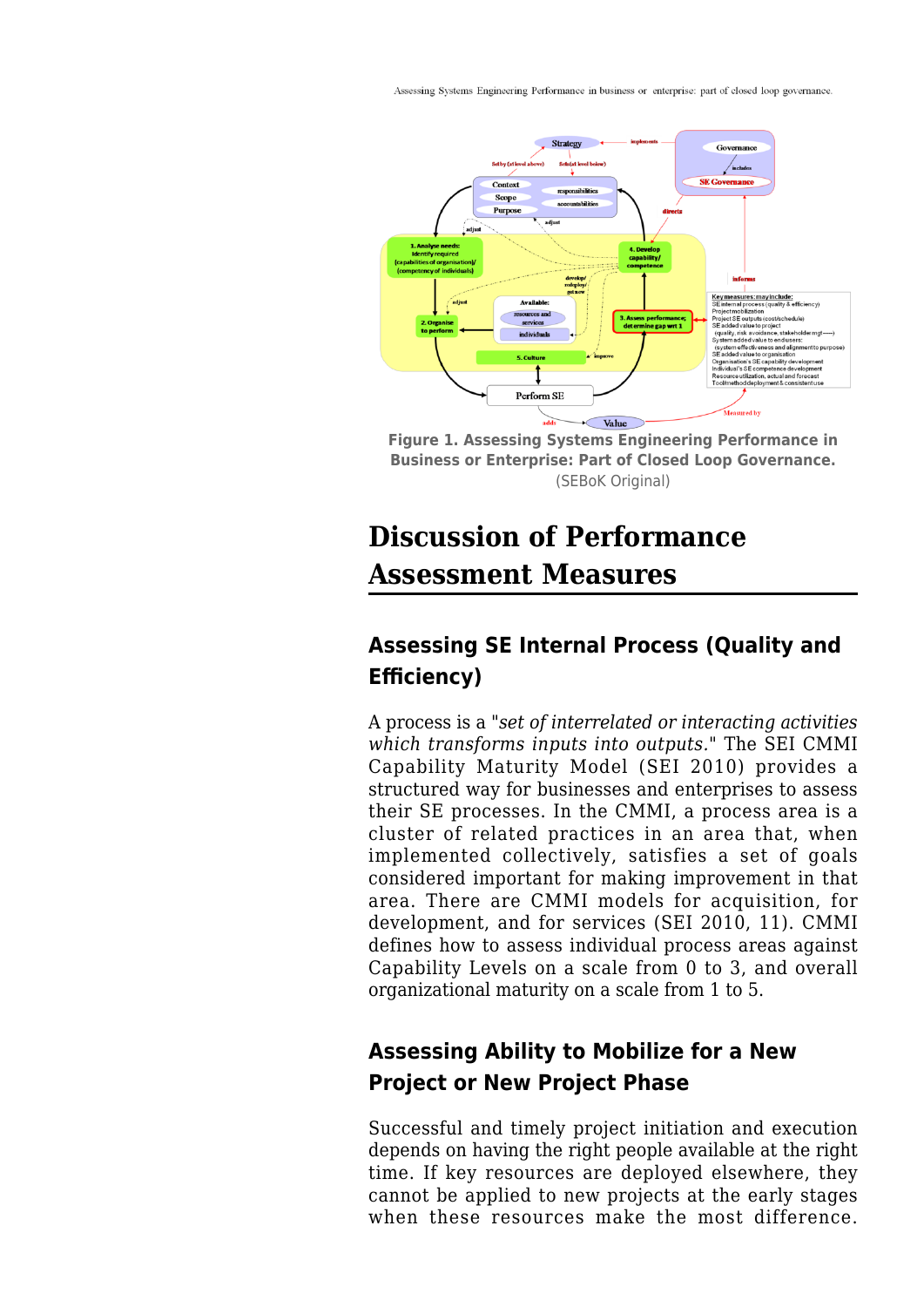Queuing theory shows that if a resource pool is running at or close to capacity, delays and queues are inevitable.

The ability to manage teams through their lifecycle is an organizational capability that has substantial leverage on project and organizational efficiency and effectiveness. This includes being able to

- mobilize teams rapidly;
- establish and tailor an appropriate set of processes, metrics and systems engineering plans;
- support them to maintain a high level of performance;
- capitalize acquired knowledge; and
- redeploy team members expeditiously as the team winds down.

Specialists and experts are used to a review process, critiquing solutions, creating novel solutions, and solving critical problems. Specialists and experts are usually a scarce resource. Few businesses have the luxury of having enough experts with all the necessary skills and behaviors on tap to allocate to all teams just when needed. If the skills are core to the business' competitive position or governance approach, then it makes sense to manage them through a governance process that ensures their skills are applied to greatest effect across the business.

Businesses typically find themselves balancing between having enough headroom to keep projects on schedule when things do not go as planned and utilizing resources efficiently.

### **Project SE Outputs (Cost, Schedule, Quality)**

Many SE outputs in a project are produced early in the life cycle to enable downstream activities. Hidden defects in the early phase SE work products may not become fully apparent until the project hits problems in integration, verification and validation, or transition to operations. Intensive peer review and rigorous modeling are the normal ways of detecting and correcting defects in and lack of coherence between SE work products.

Leading indicators could be monitored at the organizational level to help direct support to projects or teams heading for trouble. For example, the INCOSE Leading Indicators report (Roedler et al. 2010) offers a set of indicators that is useful at the project level. Lean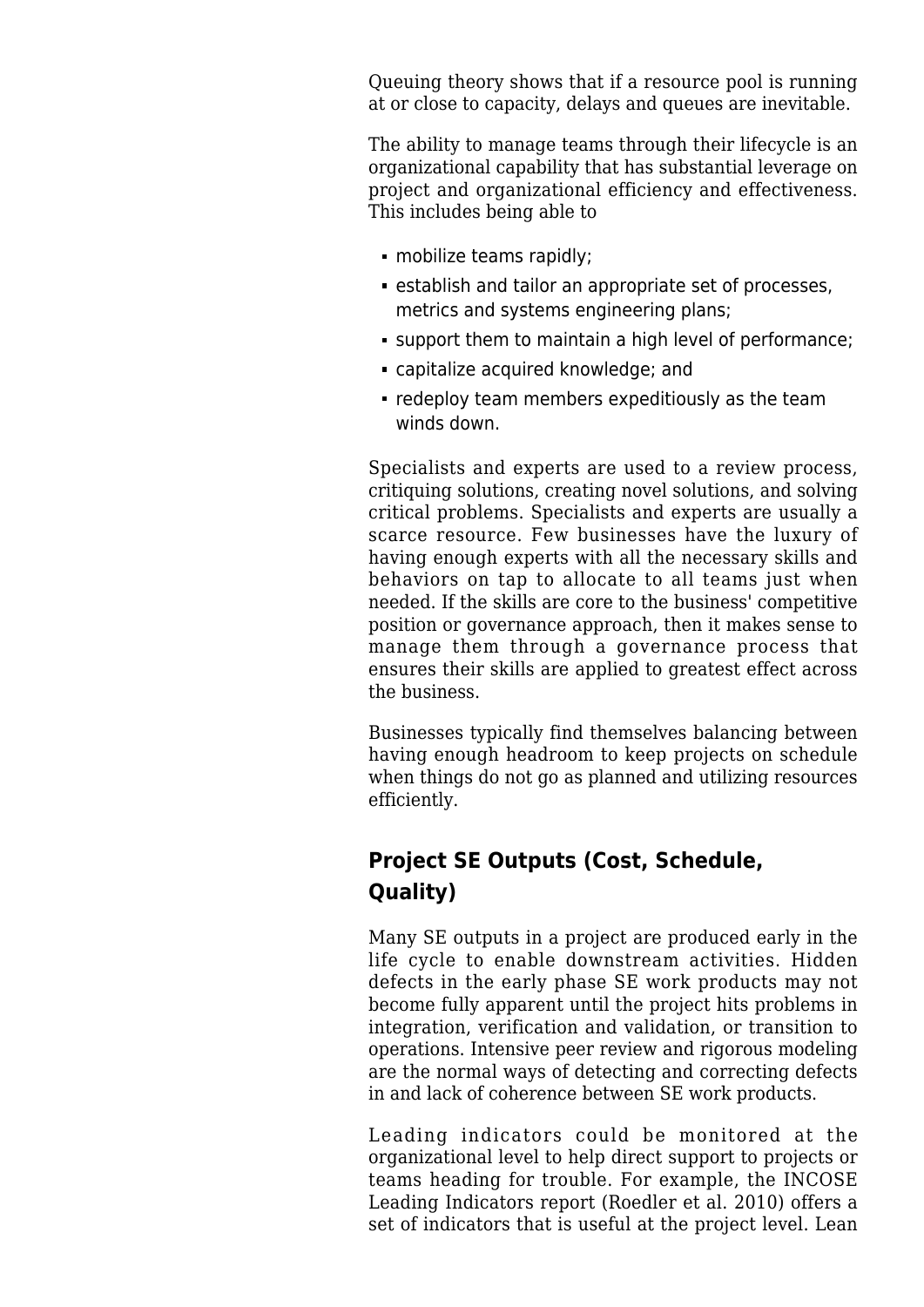Sigma provides a tool for assessing benefit delivery throughout an enterprise value stream. Lean Enablers for Systems Engineering are now being developed (Oppenheim et al. 2010). An emerging good practice is to use lean value stream mapping to aid the optimization of project plans and process application.

In a mature organization, one good measure of [SE](http://sandbox.sebokwiki.org/Quality_Management) [quality](http://sandbox.sebokwiki.org/Quality_Management) is the number of defects that have to be corrected "out of phase"; i.e., at a later phase in the life cycle than the one in which the defect was introduced. This gives a good measure of process performance and the quality of SE outputs. Within a single project, the Work Product Approval, Review Action Closure, and Defect Error trends contain information that allows residual defect densities to be estimated (Roedler et al. 2010; Davies and Hunter 2001).

Because of the leverage of front-end SE on overall project performance, it is important to focus on quality and timeliness of SE deliverables (Woodcock 2009).

#### **SE Added Value to Project**

SE that is properly [managed](http://sandbox.sebokwiki.org/Systems_Engineering_Management) and performed should add value to the project in terms of quality, risk avoidance, improved coherence, better management of issues and dependencies, right-first-time integration and formal verification, stakeholder management, and effective scope management. Because quality and quantity of SE are not the only factors that influence these outcomes, and because the effect is a delayed one (good SE early in the project pays off in later phases) there has been a significant amount of research to establish evidence to underpin the asserted benefits of SE in projects.

A summary of the main results is provided in the [Economic Value of Systems Engineering](http://sandbox.sebokwiki.org/Economic_Value_of_Systems_Engineering) article.

#### **System Added Value to End Users**

System-added value to end users depends on system effectiveness and on alignment of the requirements and design to the end users' purpose and mission. System end users are often only involved indirectly in the procurement process.

Research on the value proposition of SE shows that good project outcomes do not necessarily correlate with good end user experience. Sometimes systems developers are discouraged from talking to end users because the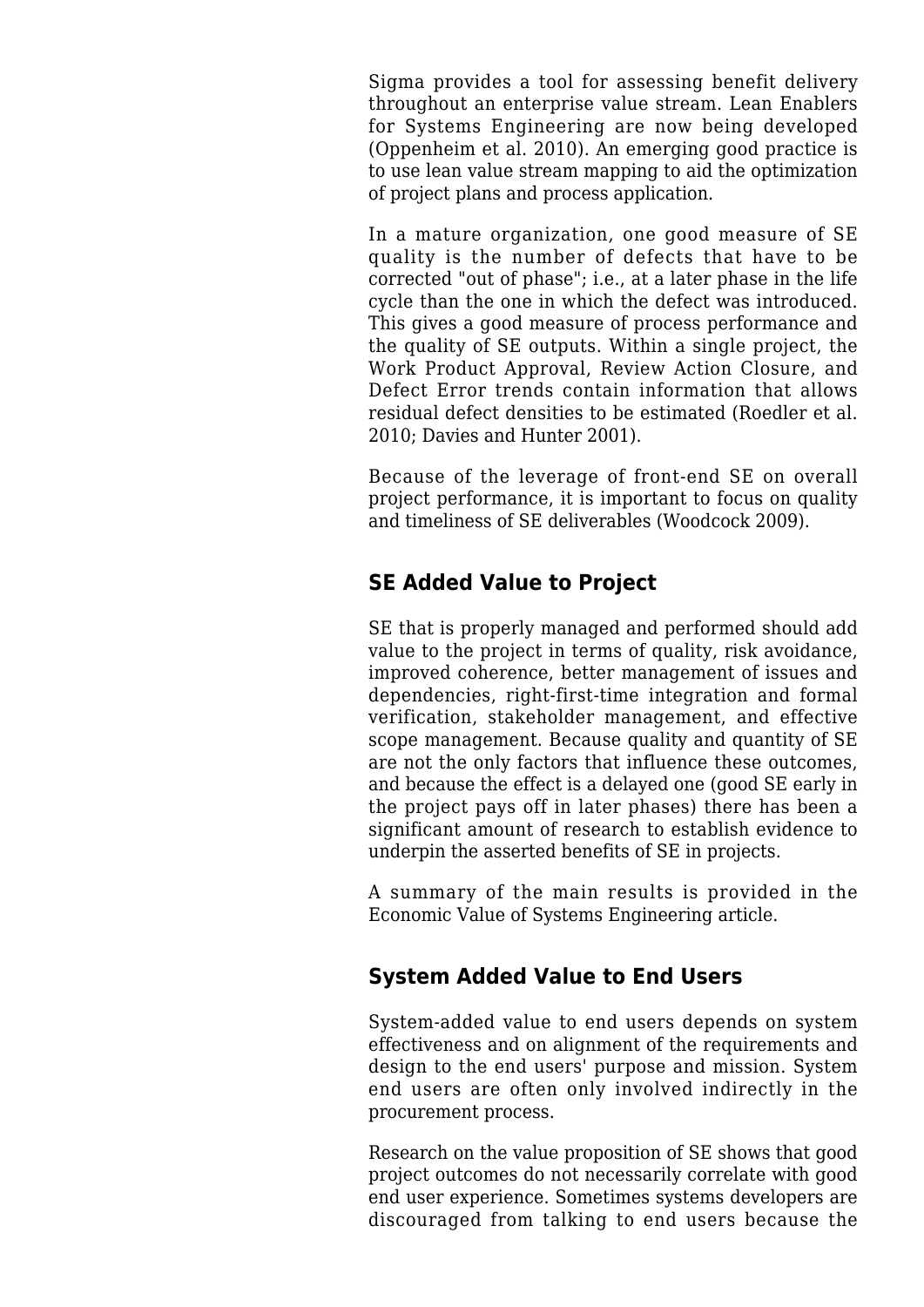acquirer is afraid of requirements creep. There is experience to the contrary – that end user involvement can result in more successful and simpler system solutions.

Two possible measures indicative of end user satisfaction are:

- 1. The use of user-validated mission scenarios (both nominal and "rainy day" situations) to validate requirements, drive trade-offs and organize testing and acceptance;
- 2. The use of technical performance measure (tpm) to track critical performance and non-functional system attributes directly relevant to operational utility. The INCOSE SE Leading Indicators Guide (Roedler et al. 2010, 10 and 68) defines "technical measurement trends" as "Progress towards meeting the measure of effectiveness (moe) / measure of performance (mop) / Key Performance Parameters (KPPs) and technical performance measure (tpm)". A typical TPM progress plot is shown in Figure 2.



**Figure 2. Technical Performance Measure (TPM) Tracking (Roedler et al. 2010).** This material is reprinted with permission from the International Council on Systems Engineering (INCOSE). All other rights are reserved by the copyright owner.

#### **SE Added Value to Organization**

SE at the business/enterprise level aims to develop, deploy and enable effective SE to add value to the organization's business. The SE function in the business/enterprise should understand the part it has to play in the bigger picture and identify appropriate performance measures - derived from the business or enterprise goals, and coherent with those of other parts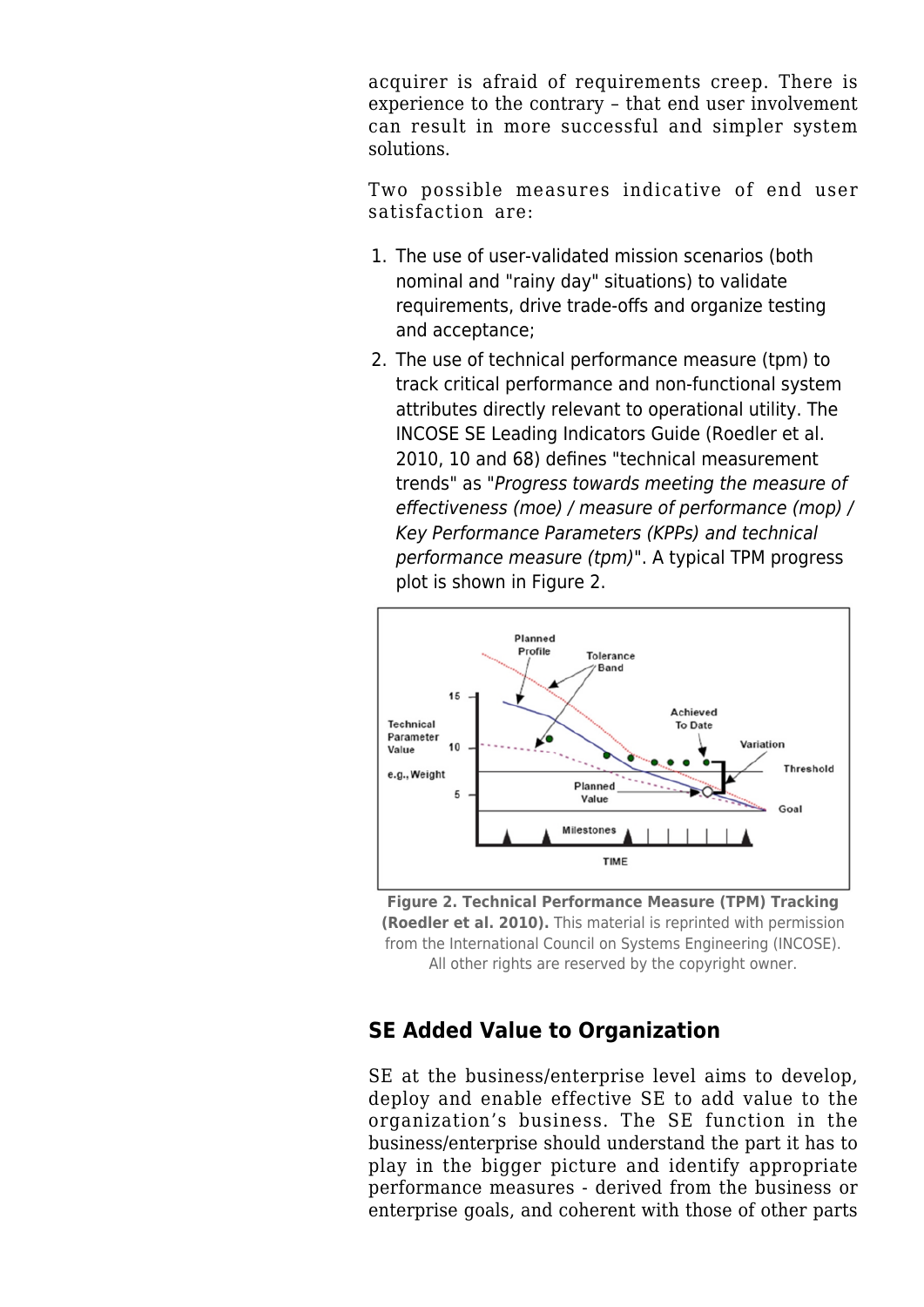of the organization - so that it can optimize its contribution.

#### **Organization's SE Capability Development**

The CMMI (SEI 2010) provides a means of assessing the process capability and maturity of businesses and enterprises. The higher CMMI levels are concerned with systemic integration of capabilities across the business or enterprise.

CMMI measures one important dimension of capability development, but CMMI maturity level is not a direct measure of business effectiveness unless the SE measures are properly integrated with business performance measures. These may include bid success rate, market share, position in value chain, development cycle time and cost, level of innovation and re-use, and the effectiveness with which SE capabilities are applied to the specific problem and solution space of interest to the business.

#### **Individuals' SE Competence Development**

Assessment of Individuals' SE competence development is described in [Assessing Individuals](http://sandbox.sebokwiki.org/Assessing_Individuals).

#### **Resource Utilization, Current and Forecast**

Roedler et al. (2010, 58) offer various metrics for staff ramp-up and use on a project. Across the business or enterprise, key indicators include the overall manpower trend across the projects, the stability of the forward load, levels of overtime, the resource headroom (if any), staff turnover, level of training, and the period of time for which key resources are committed.

#### **Deployment and Consistent Usage of Tools and Methods**

It is common practice to use a range of software tools in an effort to manage the complexity of system development and in-service management. These range from simple office suites to complex logical, virtual reality and physics-based modeling environments.

Deployment of SE tools requires careful consideration of purpose, business objectives, business effectiveness,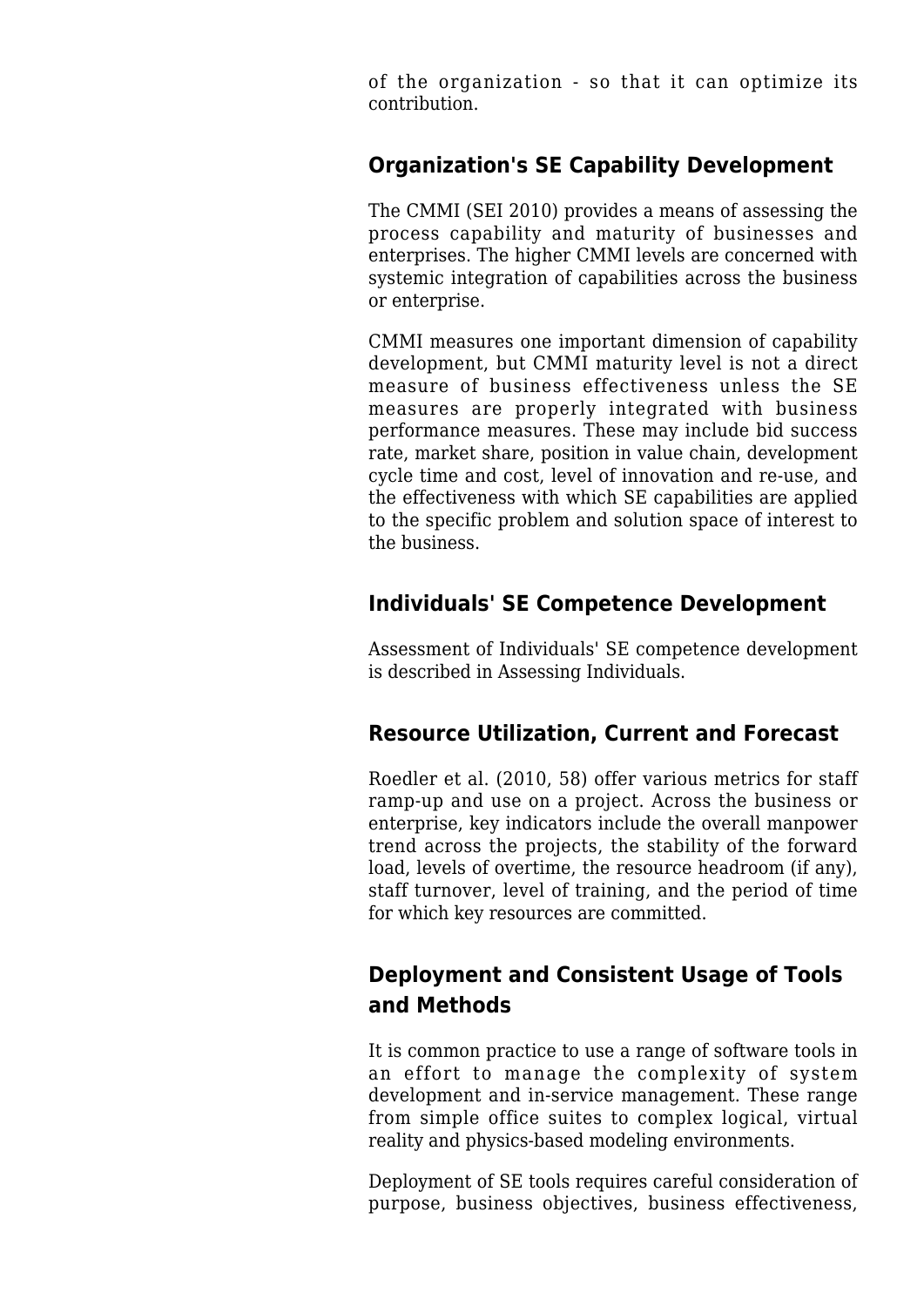training, aptitude, method, style, business effectiveness, infrastructure, support, integration of the tool with the existing or revised SE process, and approaches to ensure consistency, longevity and appropriate configuration management of information. Systems may be in service for upwards of 50 years, but storage media and file formats that are 10-15 years old are unreadable on most modern computers. It is desirable for many users to be able to work with a single common model; it can be that two engineers sitting next to each other using the same tool use sufficiently different modeling styles that they cannot work on or re-use each others' models.

License usage over time and across sites and projects is a key indicator of extent and efficiency of tool deployment. More difficult to assess is the consistency of usage. Roedler et al. (2010, 73) recommend metrics on "facilities and equipment availability".

### **Practical Considerations**

Assessment of SE performance at the business/enterprise level is complex and needs to consider soft issues as well as hard issues. Stakeholder concerns and satisfaction criteria may not be obvious or explicit. Clear and explicit reciprocal expectations and alignment of purpose, values, goals and incentives help to achieve synergy across the organization and avoid misunderstanding.

*"What gets measured gets done."* Because metrics drive behavior, it is important to ensure that metrics used to manage the organization reflect its purpose and values, and that they do not drive perverse behaviors (Roedler et al. 2010).

Process and measurement cost money and time, so it is important to get the right amount of process definition and the right balance of investment between process, measurement, people and skills. Any process flexible enough to allow innovation will also be flexible enough to allow mistakes. If process is seen as excessively restrictive or prescriptive, it may inhibit innovation and demotivate the innovators in an effort to prevent mistakes, leading to excessive risk avoidance.

It is possible for a process improvement effort to become an end in itself rather than a means to improve business performance (Sheard 2003). To guard against this, it is advisable to remain clearly focused on purpose (Blockley and Godfrey 2000) and on added value (Oppenheim et al. 2010) as well as to ensure clear and sustained top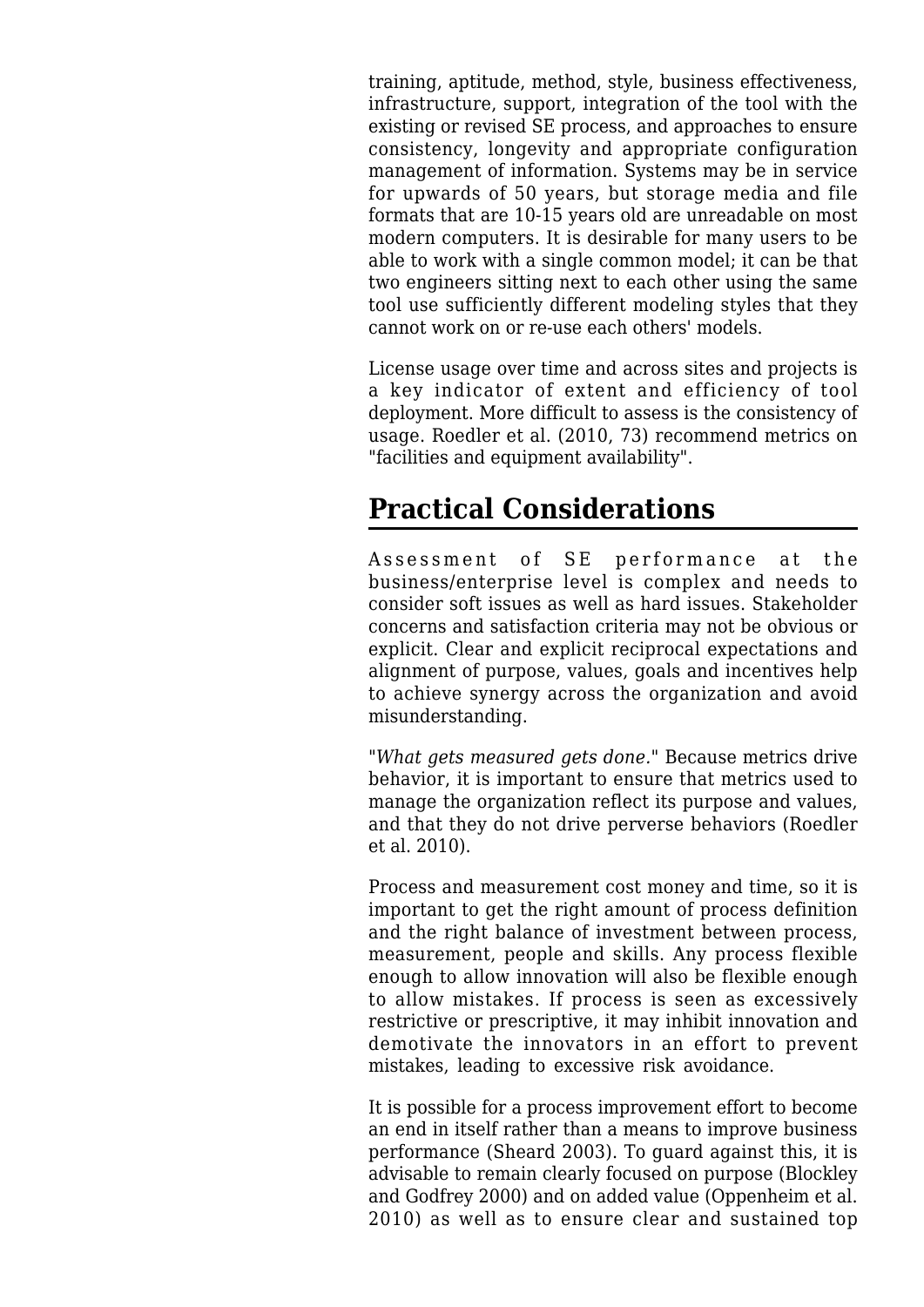management commitment to driving the process improvement approach to achieve the required business benefits. Good process improvement is as much about establishing a performance culture as about process.

> *The Systems Engineering process is an essential complement to, and is not a substitute for, individual skill, creativity, intuition, judgment etc. Innovative people need to understand the process and how to make it work for them, and neither ignore it nor be slaves to it. Systems Engineering measurement shows where invention and creativity need to be applied. SE process creates a framework to leverage creativity and innovation to deliver results that surpass the capability of the creative individuals – results that are the emergent properties of process, organisation, and leadership.* (Sillitto 2011)

### **References**

#### **Works Cited**

Basili, V. 1992. "[Software Modeling and Measurement:](http://sandbox.sebokwiki.org/Software_Modeling_and_Measurement:_The_Goal/Question/Metric_Paradigm) [The Goal/Question/Metric Paradigm"](http://sandbox.sebokwiki.org/Software_Modeling_and_Measurement:_The_Goal/Question/Metric_Paradigm) Technical Report CS-TR-2956. University of Maryland: College Park, MD, USA. Accessed on August 28, 2012. Available at [http://www.cs.umd.edu/~basili/publications/technical/T7](http://www.cs.umd.edu/~basili/publications/technical/T78.pdf) [8.pdf.](http://www.cs.umd.edu/~basili/publications/technical/T78.pdf)

Blockley, D. and P. Godfrey. 2000. *Doing It Differently – Systems for Rethinking Construction*. London, UK: Thomas Telford Ltd.

Davies, P. and N. Hunter. 2001. "System Test Metrics on a Development-Intensive Project." Paper presented at the 11th Annual International Council on System Engineering (INCOSE) International Symposium. 1-5 July 2001. Melbourne, Australia.

Oppenheim, B., E. Murman, and D. Sekor. 2010. *[Lean](http://sandbox.sebokwiki.org/Lean_Enablers_for_Systems_Engineering) [Enablers for Systems Engineering](http://sandbox.sebokwiki.org/Lean_Enablers_for_Systems_Engineering)*. Systems Engineering. 14(1). New York, NY, USA: Wiley and Sons, Inc.

Roedler, G. D. Rhodes, H. Schimmoller, and C. Jones (eds.). 2010. *[Systems Engineering Leading Indicators](http://sandbox.sebokwiki.org/Systems_Engineering_Leading_Indicators_Guide) [Guide,](http://sandbox.sebokwiki.org/Systems_Engineering_Leading_Indicators_Guide)* version 2.0. January 29, 2010, Published jointly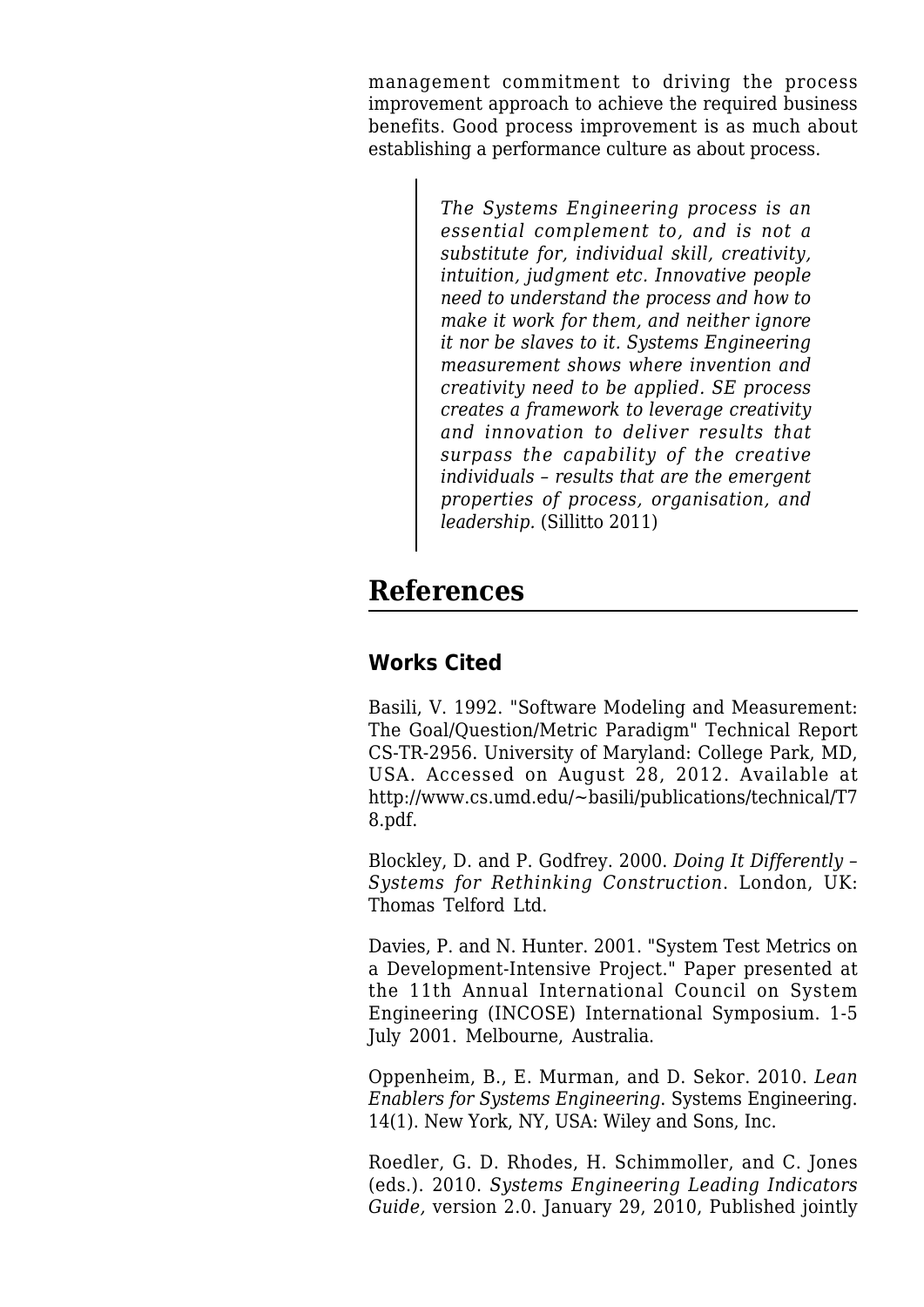by LAI, SEARI, INCOSE, and PSM. INCOSE-TP-2005-001-03. Accessed on September 14, 2011. Available at <http://seari.mit.edu/documents/SELI-Guide-Rev2.pdf>.

SEI. 2010. *CMMI for Development,* version 1.3. Pittsburgh, PA, USA: Software Engineering Institute/Carnegie Mellon University. CMU/SEI-2010- TR-033. Accessed on September 14, 2011. Available at <http://www.sei.cmu.edu/reports/10tr033.pdf>.

Sheard, S, 2003. "The Lifecycle of a Silver Bullet." *Crosstalk: The Journal of Defense Software Engineering.* (July 2003). Accessed on September 14, 2011. Available a t

[http://www.crosstalkonline.org/storage/issue-archives/20](http://www.crosstalkonline.org/storage/issue-archives/2003/200307/200307-Sheard.pdf) [03/200307/200307-Sheard.pdf](http://www.crosstalkonline.org/storage/issue-archives/2003/200307/200307-Sheard.pdf).

Sillitto, H. 2011. Panel on "People or Process, Which is More Important". Presented at the 21st Annual International Council on Systems Engineering (INCOSE) International Symposium. 20-23 June 2011. Denver, CO, USA.

Woodcock, H. 2009. "Why Invest in Systems Engineering." INCOSE UK Chapter. Z-3 Guide, Issue 3.0. March 2009. Accessed on September 14, 2011. Available a t

[http://www.incoseonline.org.uk/Documents/zGuides/Z3\\_](http://www.incoseonline.org.uk/Documents/zGuides/Z3_Why_invest_in_SE.pdf) Why invest in SE.pdf.

#### **Primary References**

Basili, V. 1992. "[Software Modeling and Measurement:](http://sandbox.sebokwiki.org/Software_Modeling_and_Measurement:_The_Goal/Question/Metric_Paradigm) [The Goal/Question/Metric Paradigm](http://sandbox.sebokwiki.org/Software_Modeling_and_Measurement:_The_Goal/Question/Metric_Paradigm)". College Park, MD, USA: University of Maryland. Technical Report CS-TR-2956. Accessed on August 28, 2012. Available at [http://www.cs.umd.edu/~basili/publications/technical/T7](http://www.cs.umd.edu/~basili/publications/technical/T78.pdf) [8.pdf.](http://www.cs.umd.edu/~basili/publications/technical/T78.pdf)

Frenz, P., et al. 2010. *[Systems Engineering](http://sandbox.sebokwiki.org/Systems_Engineering_Measurement_Primer) [Measurement Primer](http://sandbox.sebokwiki.org/Systems_Engineering_Measurement_Primer): A Basic Introduction to Measurement Concepts and Use for Systems Engineering,* version 2.0. San Diego, CA, USA: International Council on System Engineering (INCOSE). INCOSE–TP–2010–005–02.

Oppenheim, B., E. Murman, and D. Sekor. 2010. *[Lean](http://sandbox.sebokwiki.org/Lean_Enablers_for_Systems_Engineering) [Enablers for Systems Engineering](http://sandbox.sebokwiki.org/Lean_Enablers_for_Systems_Engineering)*. Systems Engineering. 14(1). New York, NY, USA: Wiley and Sons, Inc.

Roedler, G., D. Rhodes, H. Schimmoller, and C. Jones